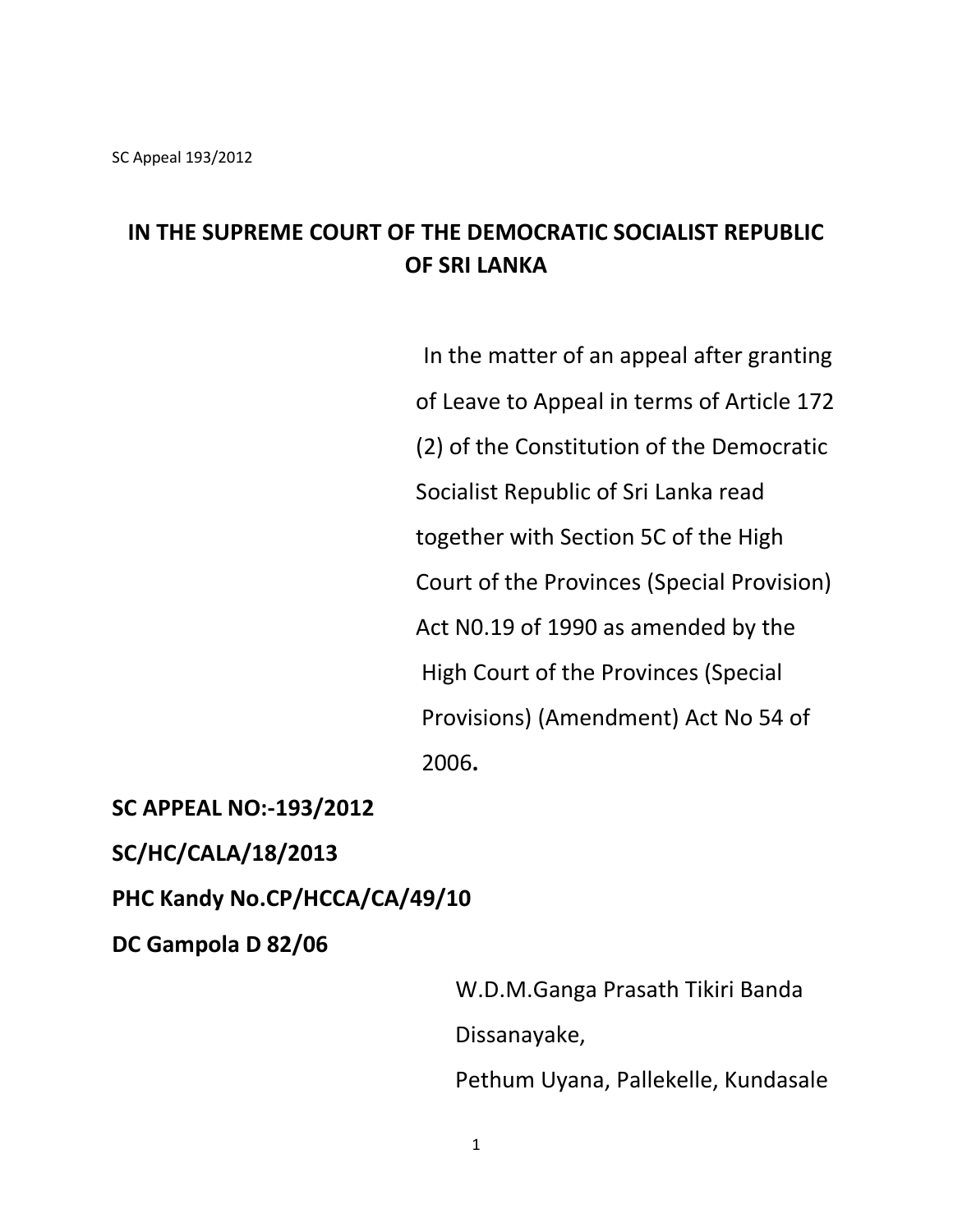#### **V.**

R.G.R.M Hemali Priyantha Menike

Ratnayake,

50, Keerapane, Gampola.

### **DEFENDANT**

#### **AND BETWEEN**

W.D.M.Ganga Prasath Tikiri Banda

Dissanayake. Pethum Uyana,

Pallekelle, Kundasale.

#### **PLAINTIFF-APPELLANT**

#### **V.**

R.G.R.M. Hemali Priyantha Menike

Ratnayake.

50, Keerapane, Gampola.

#### **DEFENDANT-RESPONDENT**

#### **AND NOW BETWEEN**

W.D.M.Ganga Prasath Tikiri Banda

Dissanayake, Pethum Uyana,

Pallekelle, Kundasale.

#### **PLAINTIFF-APPELLANT-APPELLANT**

**V.**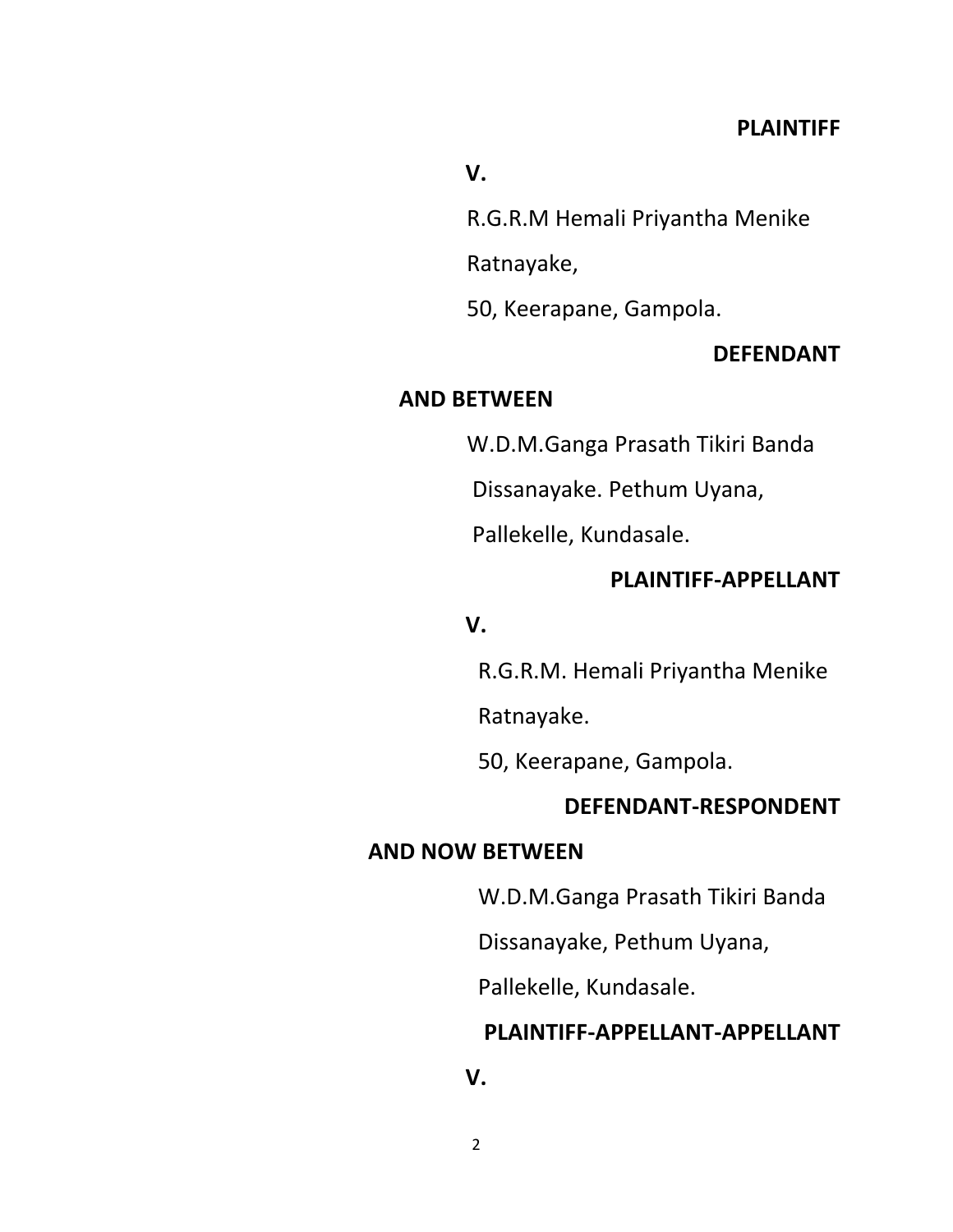R.G.R.M. Hemali Priyantha Menike

Ratnayake.

50, Keerapane, Gampola.

## **DEFENDANT-RESPONDENT-RESPONDENT**

# **BEFORE:- B.P.ALUWIHARE, PC, J.**

# **UPALY ABEYRATHNE, J.**

## **H.N.J.PERERA, J.**

**COUNSEL**:-Sunil Abeyratne with Thashira Gunatileke for Plaintiff-

Appellant-Appellant.

Thishya Weragoda with Chinthaka Sugathapala instructed by

Thamila Dinushi Perera for the Defendant-Respondent-

Respondent.

**ARGUED ON:-**24**.**05**.**2017**.**

**DECIDED ON:-**04**.**08**.**2017

## **H.N.J.PERERA, J.**

The Plaintiff-Appellant-Appellant(here-in-after referred to as Plaintiff) instituted action in the District Court of Gampola seeking inter alia a Divorce dissolving the marriage between the Plaintiff and the Defendant-Respondent-Respondent(here-in-after referred to as the Defendant).

The Defendant filed answer and sought a dismissal of the Plaintiff's action and counter sued for a dissolution of marriage between the parties on grounds of desertion on the part of the Plaintiff.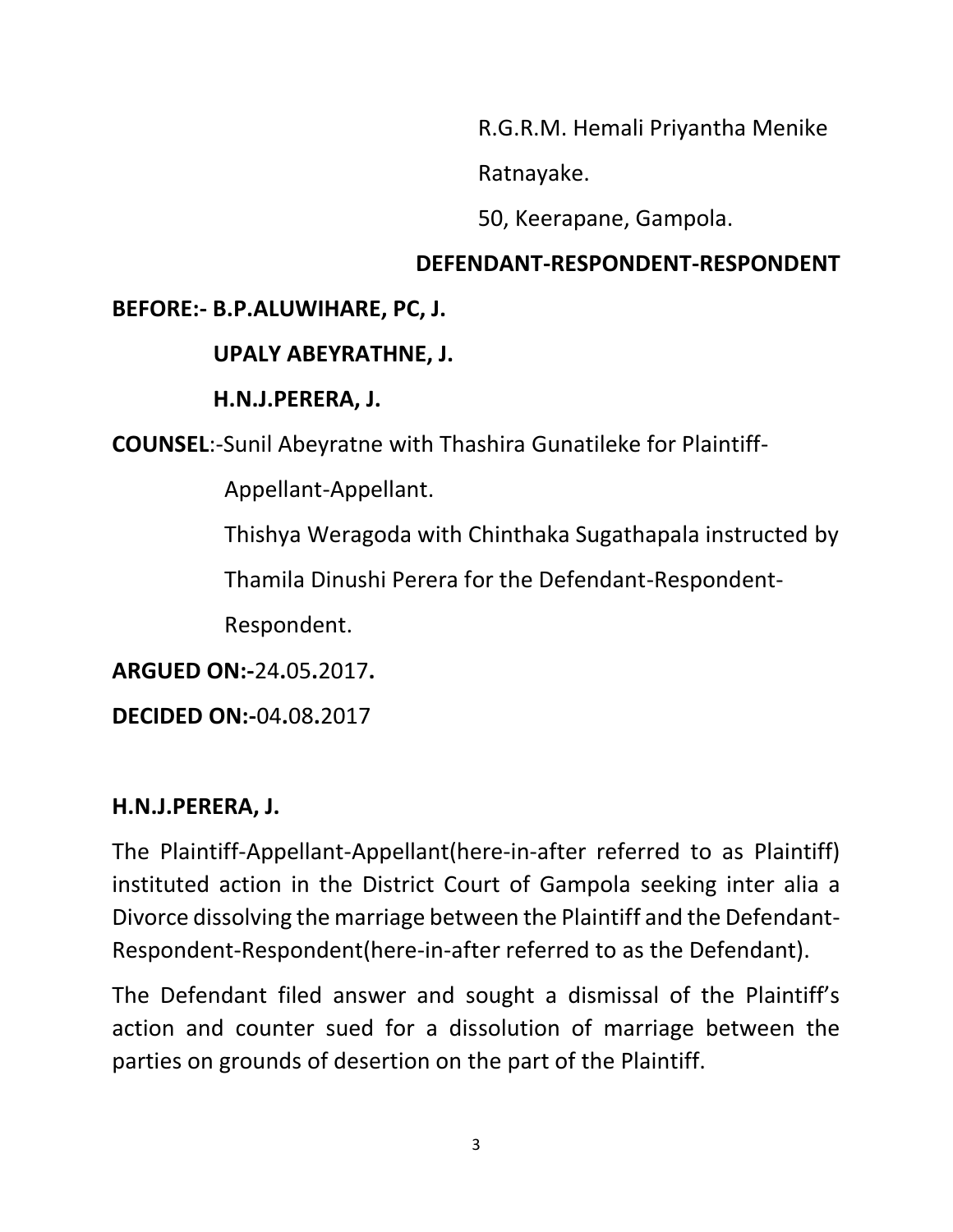At the trial both the Plaintiff and the defendant reached a settlement and accordingly, the Plaintiff agreed to pay permanent alimony to the Defendant, the Defendant to leave from the house situated at Keerapne, Gampola and handover possession of the same and three vehicles and documents relevant to the same and other items mentioned in the schedule of the plaint to the Plaintiff. As a result, the Plaintiff had to deposit Rs.2,950,000/- in favour of the Defendant. The parties to fulfil their respective obligations on or before 1<sup>st</sup> December 2007. On such basis the marriage between the Plaintiff and the Defendant to be dissolved on the matrimonial fault of constructive desertion of the Defendant by the Plaintiff. Accordingly the Defendant's evidence was led and the learned trial Judge delivered judgment and entered decree Nisi on 08.10.2007.

Thereafter the Plaintiff by way of a petition supported by affidavit sought an order or judgment declaring that the settlement entered into on 8th October 2007 is declared null and void, to re-fix the case for retrial and to permit the Plaintiff to withdraw the said sum of Rs.2,950,000/-deposited in court. The Plaintiff also sought an interim order preventing the Defendant from withdrawing the said Rs.2,950,000/-until the determination of the said application.

The plaintiff pleaded that he granted a Power of Attorney in favour of the Defendant in 2005 when he was out of the country from 18<sup>th</sup> March until 5<sup>th</sup> April 2005. The Plaintiff states that the Defendant using the said Power of Attorney had transferred a land to the Defendant's father on or about 10<sup>th</sup> May 2006 and thereafter the Defendant's father had transferred the said land in favour of the Defendant on or about 9th June 2006. It is the Plaintiff's position that he was unaware of the said transaction at the time of entering into the settlement in the divorce case on 8th October 2007.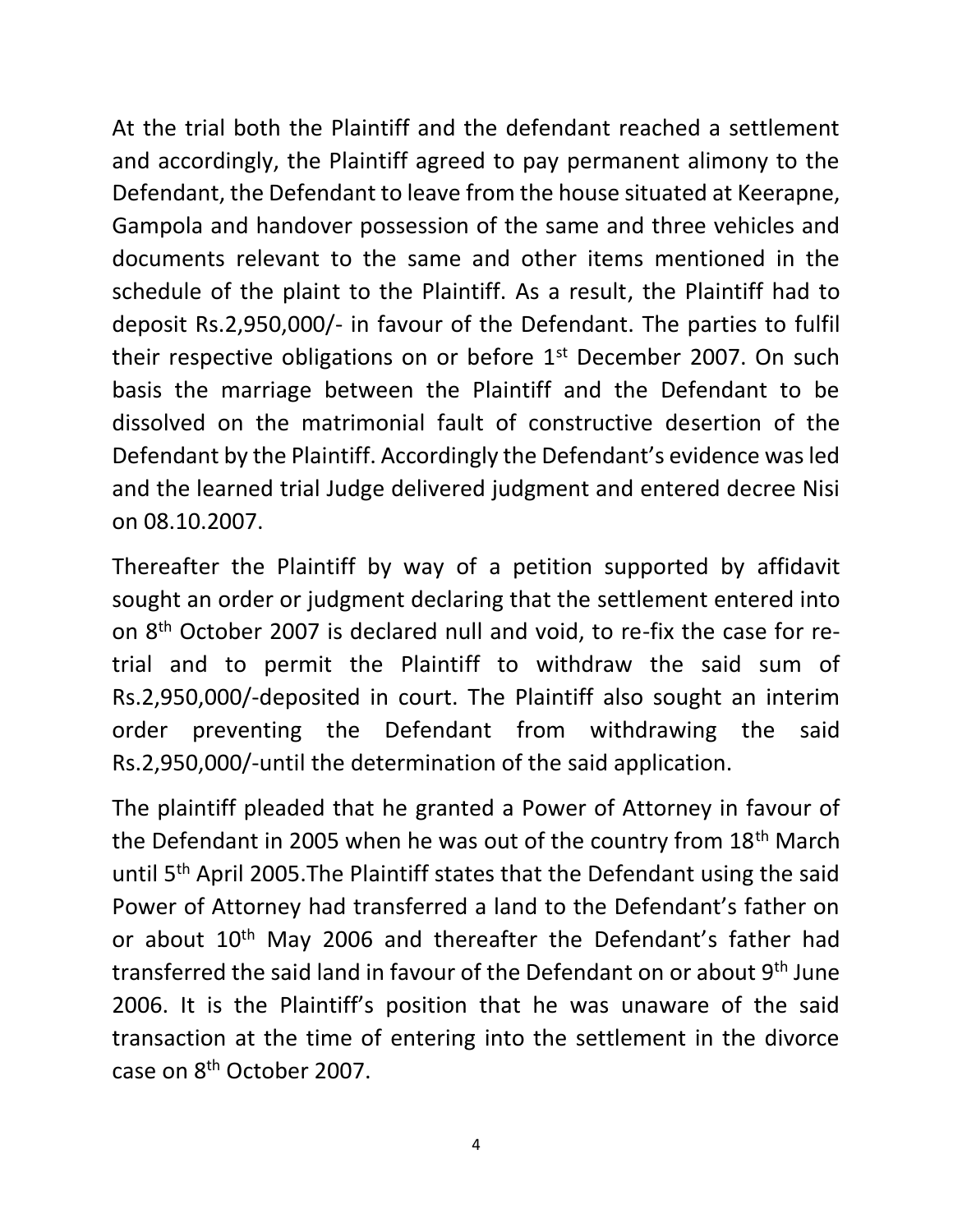The learned District judge rejected the said application of the Plaintiff summarily without holding an inquiry on 10.12.2007 and being dissatisfied with the said order the Plaintiff filed a Leave to Appeal application against the same before the High Court of Province, Kandy (Civil Appellate) and upon the agreement of both parties to refer the case back to the District Court for a proper inquiry in to the said application of the Plaintiff, the said court made order vacating the order made by the District Judge on 8.10.2007 and sent back the case for a fresh inquiry. The learned District judge thereafter after inquiry delivered the order on 2.10.2008 rejecting the application of the plaintiff once again.

Being aggrieved by the said order made by the learned District Judge on 02.10.2008 rejecting the said application made by the Plaintiff, the Plaintiff has preferred an appeal to the Civil Appellate High Court Kandy and the said appeal was dismissed by the Civil Appellate High Court on the basis that the Plaintiff has no right of appeal under section 754(1) of the Civil Procedure Code against the order dated 02.10.2008.

Being aggrieved by the said judgment of the High Court of Province (Civil Appellate), Kandy, the Plaintiff sought leave to appeal from this court and this court granted leave on the following questions of law.

(1)Whether the order dated 02.10.2008 was in the nature of final order and the Petitioner has a right of appeal against the same?

(2)Whether the learned judges of the High Court of Province (Civil Appellate), Kandy erred in facts and law of this case?

(3)Whether the learned judges of the High Court of Province (Civil Appellate) Kandy and the learned District Judge , Gampola have been misled by the submission of the Respondent and failed to consider that the Appellant has entered into terms of settlement before the judgment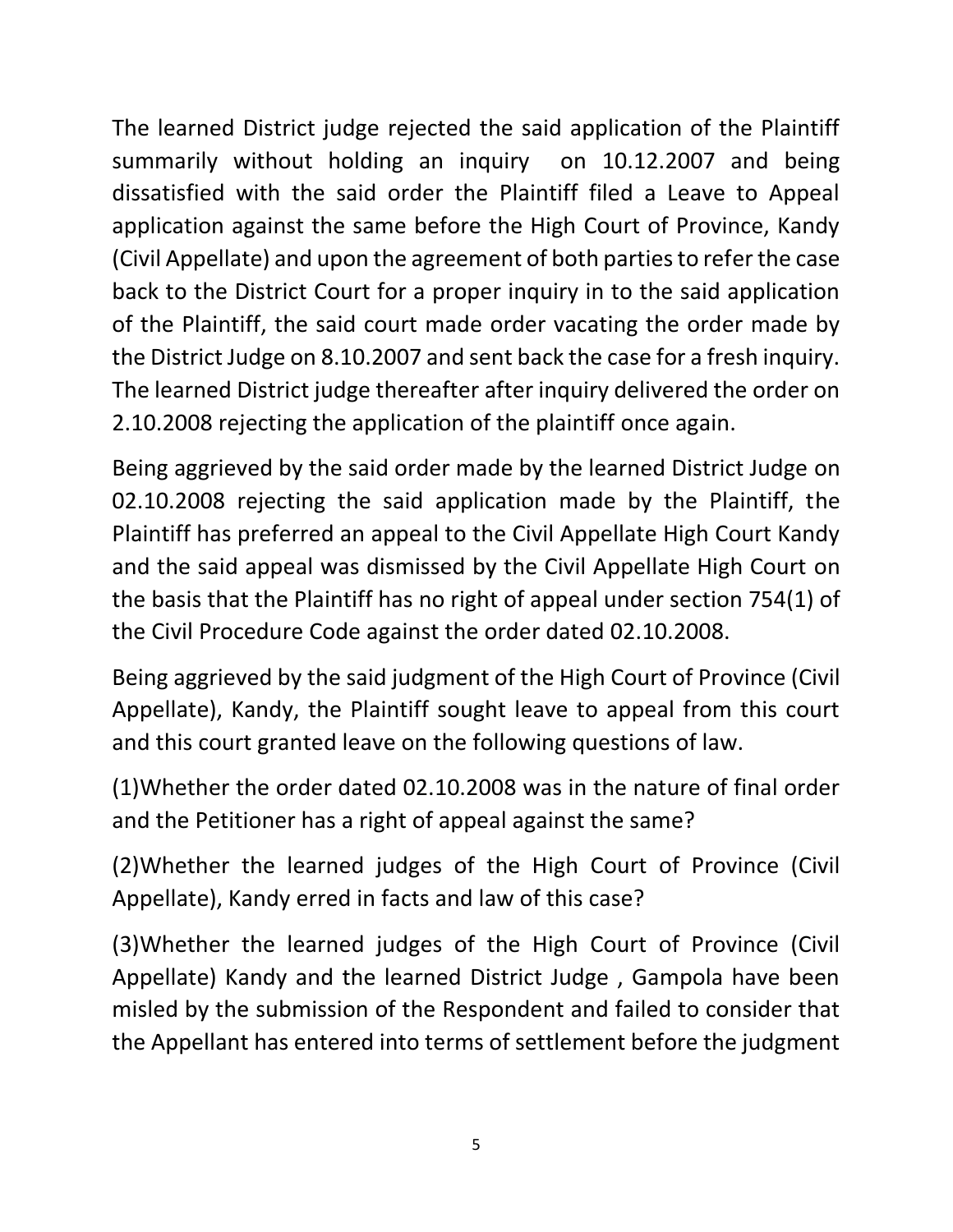without the knowledge of the aforesaid fraudulent act of the Respondent?

(4)Whether the learned Judges of the High Court of Province (Civil Appellate) Kandy have failed to consider the fact that if the Appellant had known the said fraudulent act of the Respondent, the Appellant would have not entered into terms of settlement of the said case?

(4)Whether the learned judges of the High Court of Province (Civil Appellate) Kandy have erroneously declared that the Appellant cannot challenge the order of the District Court dated 02.10.2008 under provisions of section 754(1) of the Civil Procedure Code?

The main contention of the plaintiff in this case is that the order dated 02.10.2008 is an order having the effect of a Final judgment and therefore the Plaintiff is entitled to canvass the same by way of a Final Appeal in terms of section 754(1) of the Civil Procedure Code.

The Defendant submits that the position of the Plaintiff is untenable in law and that the order dated 02.10.2008 is an interlocutory order.

The Counsel of the Defendant has sighted the decision of the Supreme Court in the case of S. Subramanium Chettiar V.S.Narayan Chettiar and Others SC Appeal Nos 101/A/2009, 101B/2009(SC HCCA LA 174/2008, 175/2008) In support of his contention that the order dated 02.10.2008 is not a final order having the effect of a judgment within the meaning of sub-section 754(1) and 754(5) of the Civil Procedure Code, but is only an inter-locutory order.

In Chettiar's case the Supreme Court held that:-

"In terms of section 754(5) of the Civil Procedure Code a judgment would mean any judgment or order having the effect of a 'final judgment' made by any civil court and an order would mean the final expression of any decision in any civil action, proceeding of matter, which is not a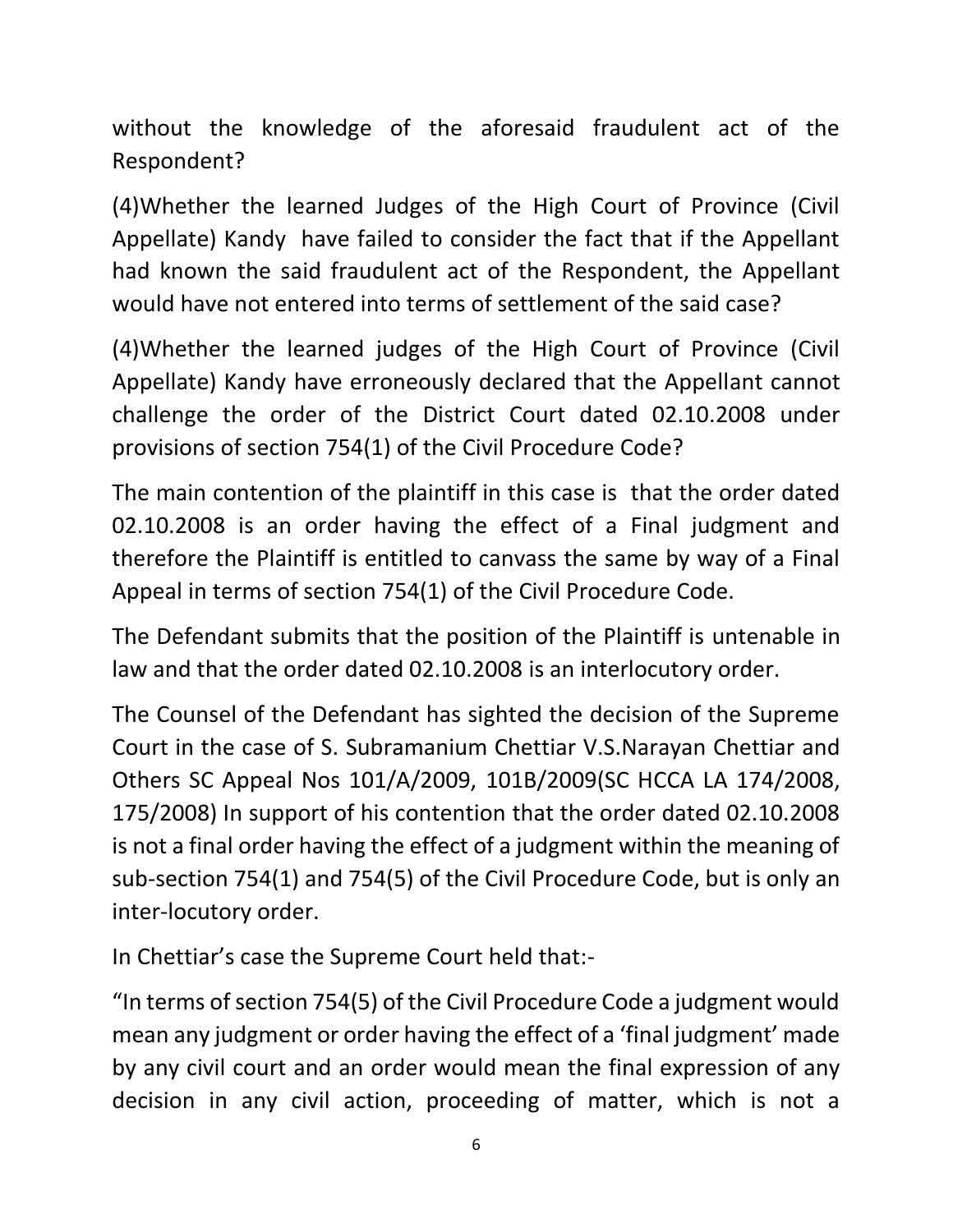judgment. Although section 754(5) of the Civil Procedure Code had laid down the meaning of the judgment and order, it had not been easy to give a comprehensive definition of the term 'final judgment'.

The question of the test that should be applied to decide as to whether an order has the effect of a final judgment was considered by the Supreme Court in Siriwardene V. Air Ceylon Ltd (1984)(1) S.L.R. 295 and Ranjith V. Kusumawathie and others 1998 (3) S.L.R.232. In Siriwardenea and Air Ceylon Ltd in his judgment Sharvananda, J. had referred to a number of cases and had held that for an order to have the effect of a final judgment and to qualify to be a 'judgment' under section 754(5) of the Civil Procedure Code:-

(1)It must be an order finally disposing the rights of the parties;

(2)The order cannot be treated to be a final order if the suit of action is still left a live suit or action for the purpose of determining the rights and liabilities of the parties in the ordinary way;

(3)The finality of the order must be determined in relation to the suit;

(4)The mere fact that a cardinal point in the suit has been decided or even a vital or important issue determined in the case, is not enough to make an order a final one.

The meaning of ' judgment' for the purpose of appeal was also examined by Dheeraratne, J in Ranjit V. kusumawathie and others. Justice Dheeraratne ,J. in Ranjit V. Kusumawathie had examined several cases including those which were referred to by Sharvananda, J. and had referred to the two tests, which was referred to as the 'order approach' and the 'application approach' by Sir John Donaldson MR; in White V. Brunton. (supra)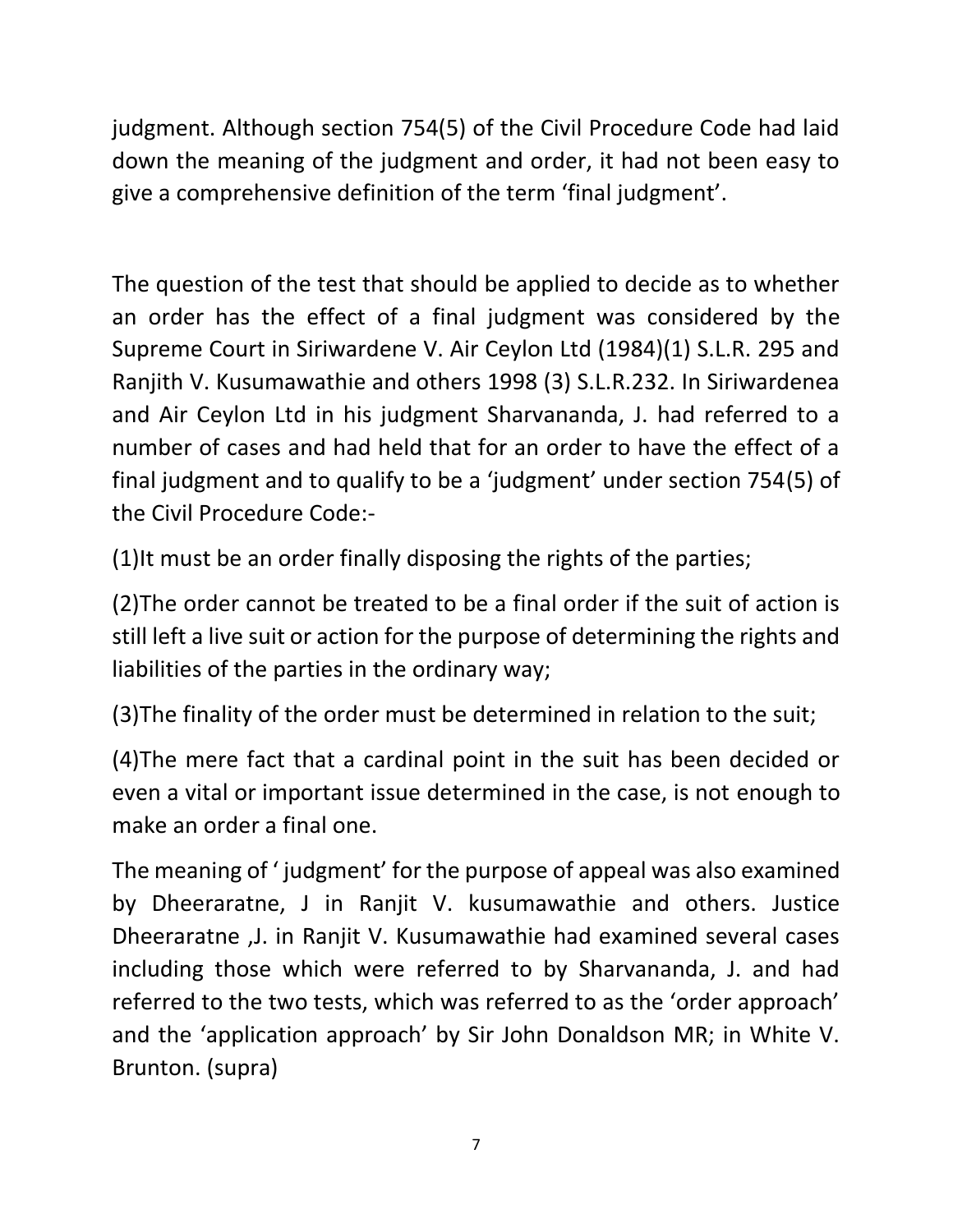At the time leave to appeal was granted in 'Chettiar's case both learned Presidents Counsels who appeared in that case had invited the Court that in order to resolve the apparent conflict between the two judgmnts; viz Siriwardene V. Air Ceylon Ltd and Ranjith V. Kusumawathie that the appeal be referred to a Bench of five judges . Accordingly a Bench of five judges were nominated by the then Chief Justice to consider this matter.

The Supreme Court after considering all these cases has held in Chettiar's case that:-

"It is therefore quite obvious that final judgment or order should be interpreted for the purpose of Chapter LV111 of the Civil Procedure Code not according to the meaning given in section 5 of the Civil Procedure Code, but that of the definition given in section 754(5) of the Civil Procedure Code.

Considering the provisions contained in section 754(5) of the Civil Procedure Code, it is abundantly clear that decision of an original civil court could only take the form of a judgment or an order having the effect of a judgment or of the form an interlocutory order…………

Accordingly in terms of section 754(5) there could be only a judgment, order having the effect of a final judgment and an order, which is not a judgment and therefore only an interlocutory order.

The Court further held:-

"In these circumstances, it is abundantly clear that, in interpreting the words, judgment and order in reference to appeals and revisions, it would not be possible to refer to any other section or sections of Civil Procedure Code, other than section 754(5), and therefore an interpretation based on the procedure of an action cannot be considered for the said purpose. Therefore to ascertain the nature of the decision made by a civil court as to whether it is final or not, in keeping with the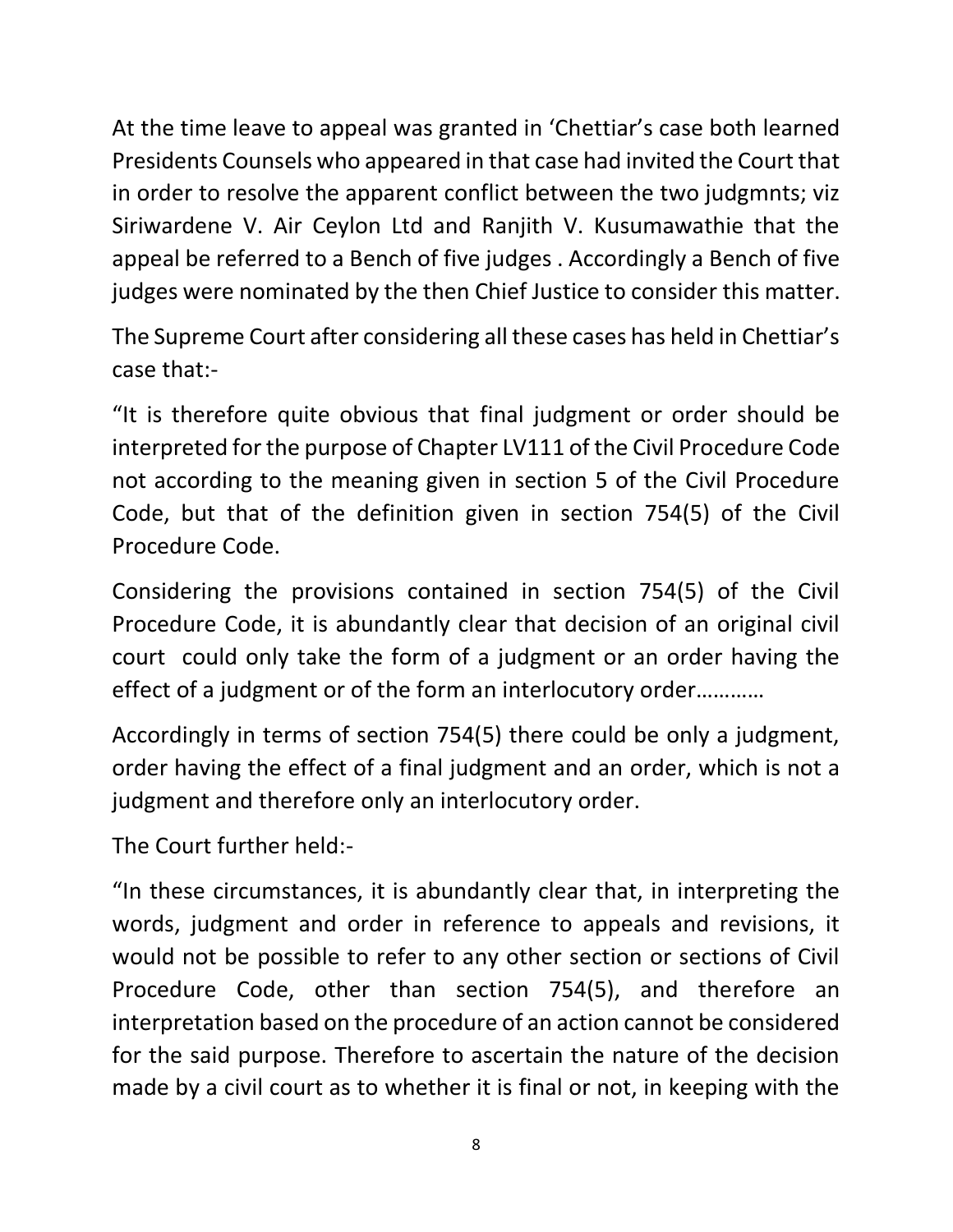provisions of section 754(5) of the Civil Procedure Code, it would be necessary to follow the test defined by Lord Eshert MR in Standard Discount Co. V. La Grange (supra) as follows:-

'The question must depend on what would be the result of the decision of the Divisional Court, assuming it to be given in favour of either of the parties. If their decision, whichever way it is given, will, if it stands, finally dispose the matter in dispute, I think that for the purposes of these rules it is final. On the other hand, if their decision, if given in one way, will finally dispose of the matter in dispute, but if given in the other, will allow the action to go on, then I think it is not final, but interlocutory."

Considering the decision given by Bandaranayake, J. in S. Subramanium Chettiar V. S. Narayan Chettiar and others this court cannot agree with the submissions made by the learned Counsel for the Plaintiff that the order made by the learned District Judge have the effect of a final judgment under section 754(5) of the Civil Procedure Code and therefore appeal lay direct to this court under section 754(1). Had the District Judge answered the issue in Plaintiff's favour he would have to continue with the case and would have allowed the action to go on. In such circumstances it would not be probable to state that the said order made by the learned District Judge had finally settled the litigation between the Plaintiff and the Defendant. It is abundantly clear that the order dated 02.10.2008 is not a final order, having the effect of a judgment within the meaning of sub-sections 754(1) and 754(5) of the Civil Procedure Code, but is only an interlocutory order.

Therefore plaintiff is not entitled make a final appeal as the Plaintiff's remedy was to make an application by way of a leave to appeal. Therefore the learned Provincial High Court Judge was correct in holding that the order dated 02.10.2008 was not an order having the effect of a